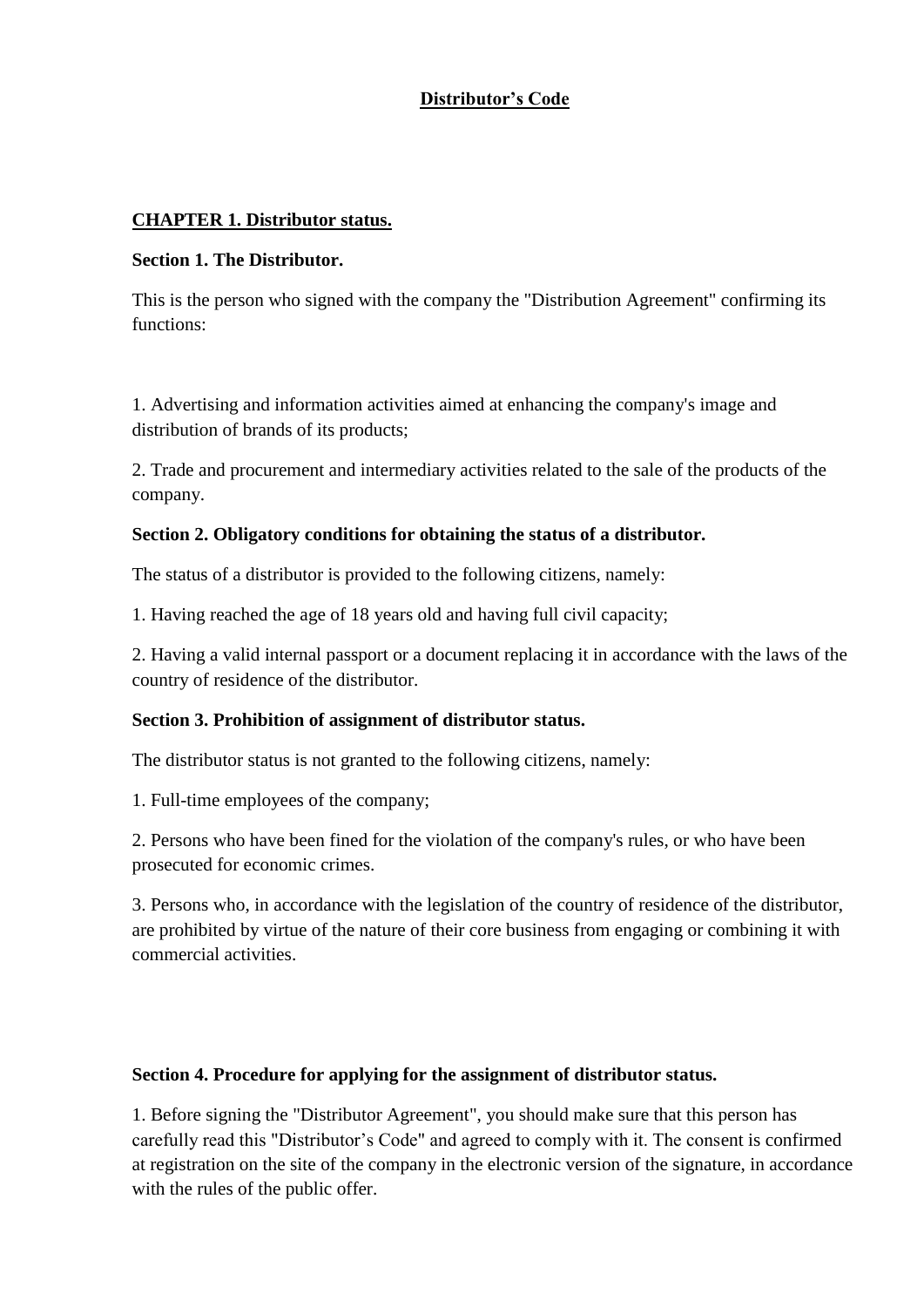2. The "Distribution Agreement" is signed after the signing of the "Code", in the electronic version of the signature, with the provision of the data of the internal passport or the document replacing it, in accordance with the contract of the public offer.

3. The Company reserves the right to take a positive or negative decision with respect to any applicant for obtaining the status of a distributor.

## **Section 5. Rules for assigning status and making necessary changes to it.**

1. Without the relevant decision of the company, the distributor can not in any form transfer its distribution status to third parties.

2. It is possible to transfer the distribution authority with the simultaneous transfer of the registration number with the corresponding status to a relative by inheritance, due to a prolonged illness, due to a sharp deterioration in the state of health or the death of the distributor.

3. Herewith, a notarized document on the transfer of rights or documents confirming the illness or death of the distributor should be provided to the company. The decision of the company should be delivered to the applicant in writing.

4. Re-signing of the Agreement and the Code in this case is not provided.

5. Cancellation of information on distributors in the company's database, the status of which has lost its validity, is made within 6 months after the decision to terminate the status.

# **Section 6. Special rules regarding the applicants being in marital relations for the status of a distributor.**

1. If married persons have the intention to become distributors of the company, they can file a joint application. In this case, the Agreement and the Code are signed by both spouses, thereafter they are given a common registration number.

2. Both parties to a joint Agreement have all the rights and obligations under the Agreement and the execution of the Code. If one of the spouses violates the Agreement or this Code, its partner in joint business is jointly and severally liable for this.

3. If one of the spouses who is not a distributor of the company expresses a desire to become a distributor and meets all conditions for joining the company, it should apply addressed to the company to add its full name to the marriage partner's document. After that, both spouses become distributors who conduct business under the same registration number. Herewith, a new distributor does not need to file an application for status assignment.

4. If the spouses have decided to work under different registration numbers, then one should be a direct sponsor of the other.

## **Section 7. Inheritance rights and the right to transfer.**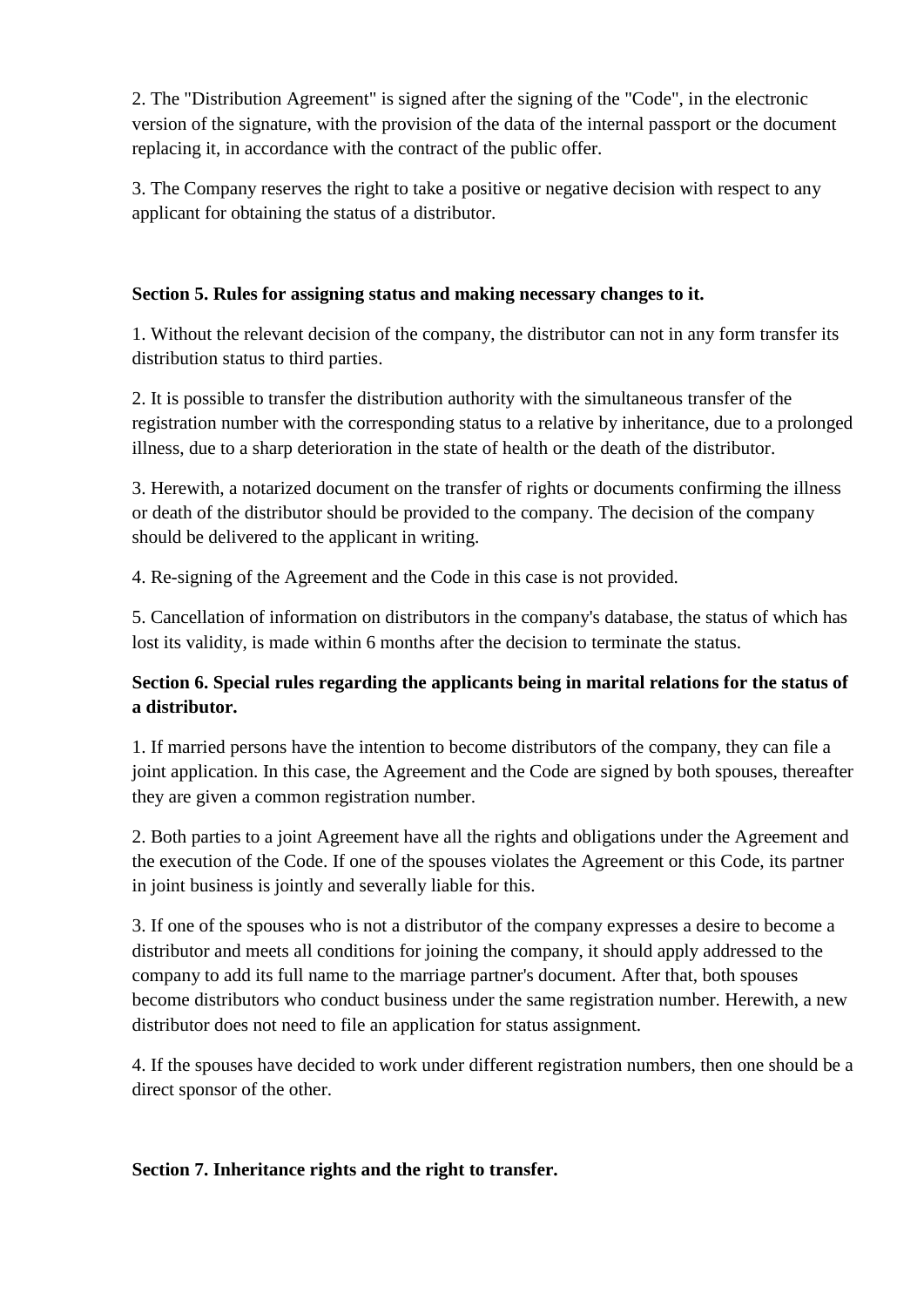1. In case of death of a person, the right of distribution activities and its position in the network, along with all the rights and obligations of the distributor, should pass to the heirs of his property rights after receiving a notarized document or a court order confirming the heir's claims for distribution activities in the company.

## **CHAPTER 2. Rights and obligations of distributors.**

## **Section 1. Rights of distributors.**

1. The right to purchase the Company's products at reduced prices.

- 2. The right to organize events jointly with the Company.
- 3. Priority right to extend the "Distributor Agreement".

4. The right to inform the company of operational violations committed by other distributors.

5. The right to make rationalization proposals for the development of the company, to participate and independently organize conferences and training seminars for distributors of its structure.

### **Section 2. Obligations of the distributor.**

1. During distribution activities, clearly position its relationship with the company in accordance with the "Distributor Agreement" and this Code.

2. Describe the company's goals, its corporate culture and ethics.

- 3. Be a user of the company's products.
- 4. In good faith, inform consumers about the purpose and properties of the products.

5. Ensure the reliability and legality of the materials provided by the company.

6. Distributors who have reached the qualification rank should understand, be able and in every way contribute to the implementation of the main functions of the distributor of the company: recruiting new distributors, training distributors of their structure, managing their distribution network.

7. Distributors who have reached the qualification rank should be aware and behave like public people in the company with observance of all the requirements to a person that follow from this concept.

8. In accordance with the laws of the country of residence of the distributor, use the appropriate distributor structures and the necessary resources to develop activities aimed at promoting brands of the products and enhancing the company's image.

9. Participate in training events organized by the company, acquire special skills, improve their skills and professionalism, comply with professional ethics standards and this Code.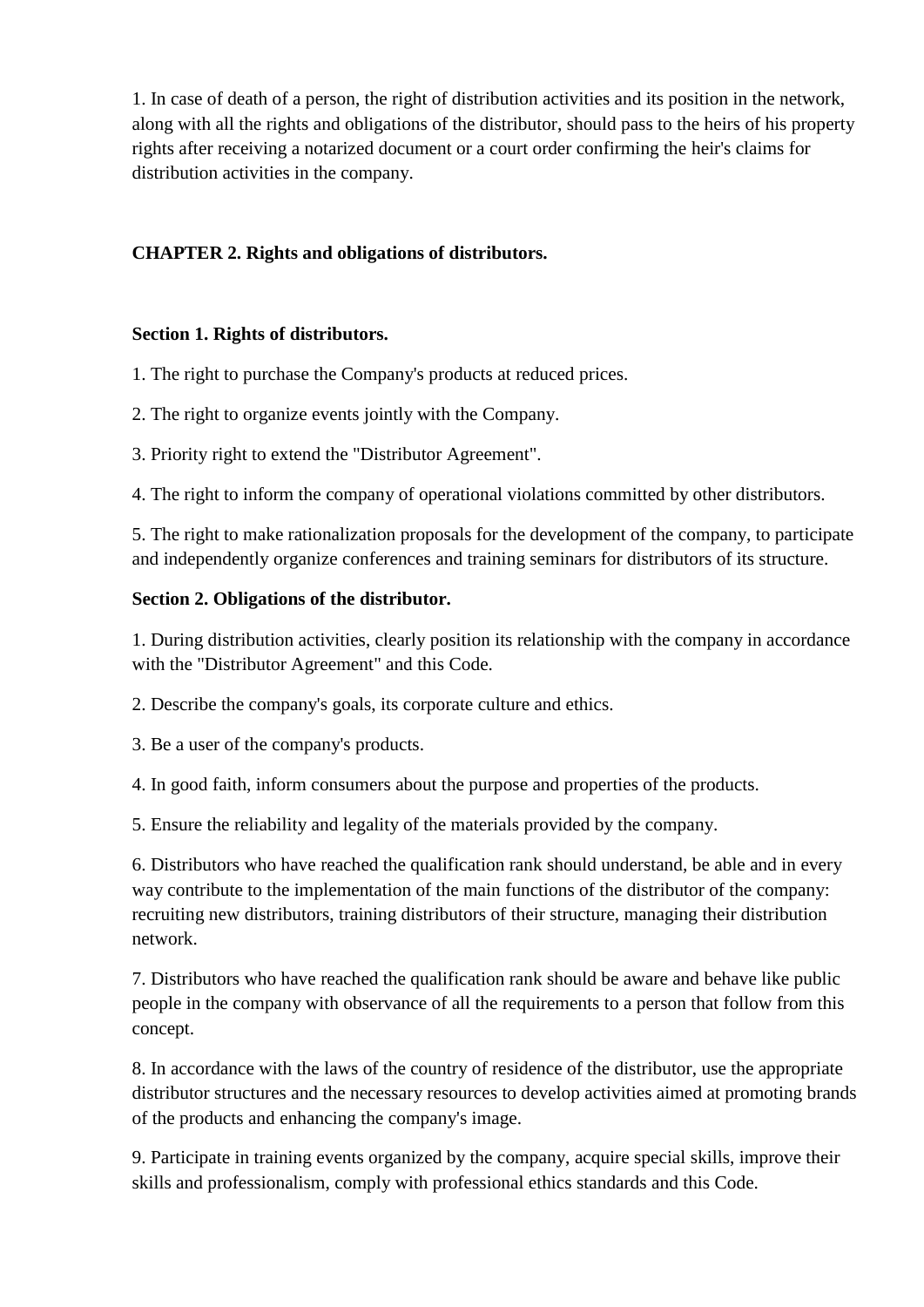10. Acquaint other partners with the reward system, business rules and corporate conduct standards established for distributors.

## **CHAPTER 3. Rules to be strictly observed by distributors.**

### **Section 1. Distributors should strictly follow the following rules.**

1. When doing business, you should clearly declare that you are authorized for this type of activity by the company, and do not hide your status as an authorized distributor. Do not mislead consumers by openly stating or hinting that you are the founder or employee of the company.

2. You should respect the right to choose of customers and not show excessive obsession with the sale of the products. When doing business, it is unacceptable to attack other trade brands, to diminish their quality, slanderous statements that are detrimental to the image of other companies.

3. **Advertising of the products by the distributor, their familiarization with the customers and step-by-step exposition should be strictly carried out in accordance with the materials provided by the company. It is forbidden to exaggerate the useful properties of the products, while retreating from real facts, mislead people with unreliable advertising otherwise the distributor itself is legally responsible for possible consequences. The company reserves the right to impose fines for such violations of the code.**

**4. It is forbidden to damage the prestige of other distributors and employees of the company, invite the APL distributors to other network projects or encourage the transfer to the other network structure within the company by any methods (personal meeting, email, phone, Skype, etc.).**

**5. The distributor should not without the permission of the company and, without being authorized by the company, directly or through intermediaries to create, replicate and distribute any printed, video or audio materials about the company and its products that do not conform to the official materials of the company.**

6. It is inadmissible on behalf of the company, on behalf of other distributors or on behalf of other persons to sign contracts, agreements or obligations to other persons.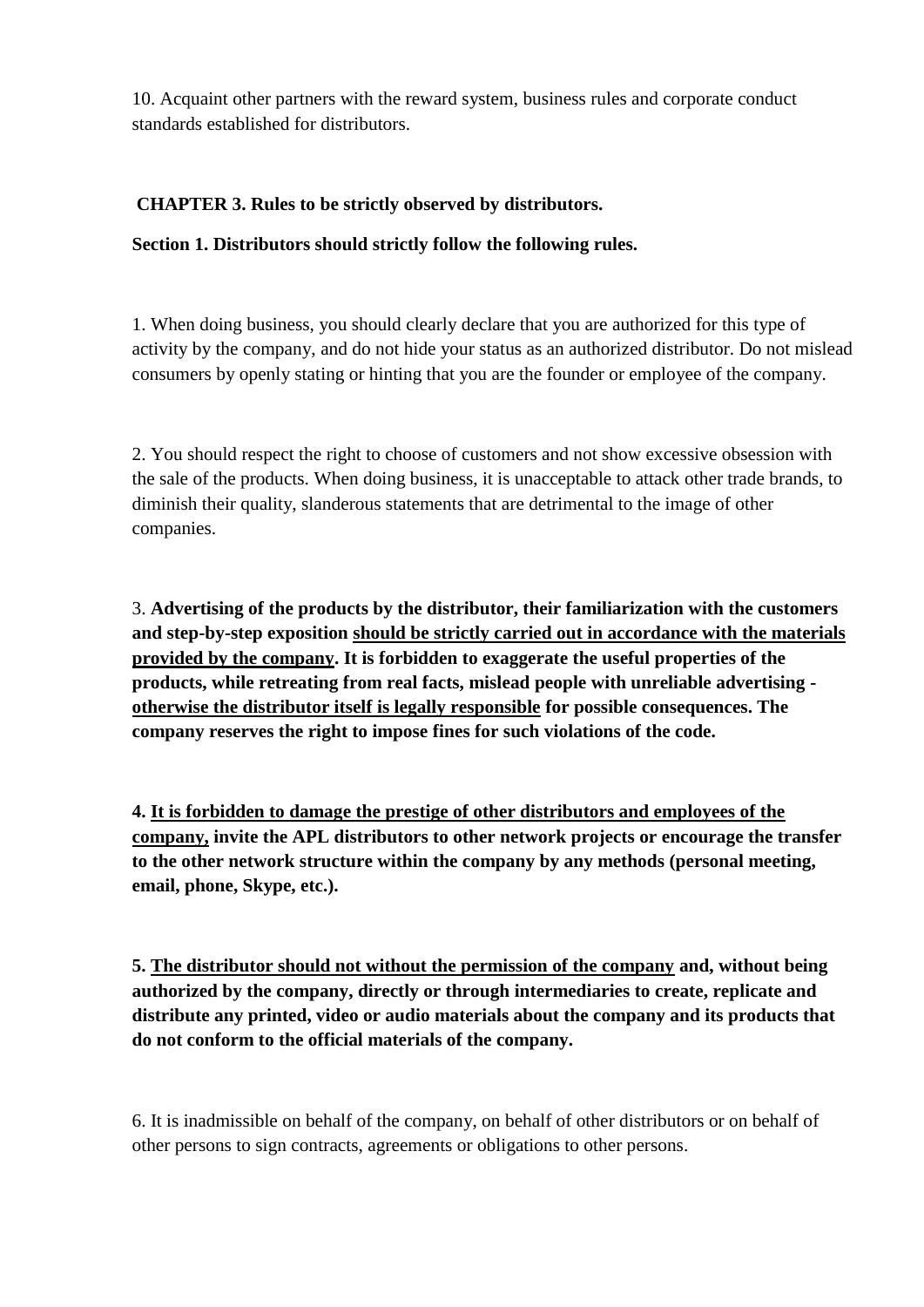7. It is inadmissible, simultaneously with the work in the company, to advertise and sell products of other companies to the distributors **who have reached the qualification levels of the National Director and above.**

**8. Unfair competition, interference and hindrance to the business activities of others are prohibited.**

# **9. It is forbidden to advise and persuade distributors or customers of the company to move from one structure to the other.**

10. During distribution activities, one should strictly adhere to a single price for the products established by the company, one should not engage in dumping sales of the products or, conversely, inflate the price, one can not arbitrarily charge compensation for additional expenses.

11. Publication of advertising messages about the company and the products in print media, placement in TV and radio broadcasting is allowed only after agreement with the company. It is forbidden to arbitrarily give interviews to media representatives on topics about the company's products and the scheme for its implementation through such mass media as mail, television, the Internet.

12. Materials about the company and the products posted on the sites of distributors **should strictly correspond to the official materials of the company, published or disseminated through the media and company sites.**

# **13. Legal liability in all situations associated with the misuse of illegally produced printed, audio and video materials with the placement of materials discrediting the name of the company and the quality of its products is borne by the distributor.**

14. It is forbidden to violate the company's rights to the registered name (name), encroach on its business reputation, copyright, it is prohibited to use its trade brand and logo.

**Chapter 4. Other conditions.**